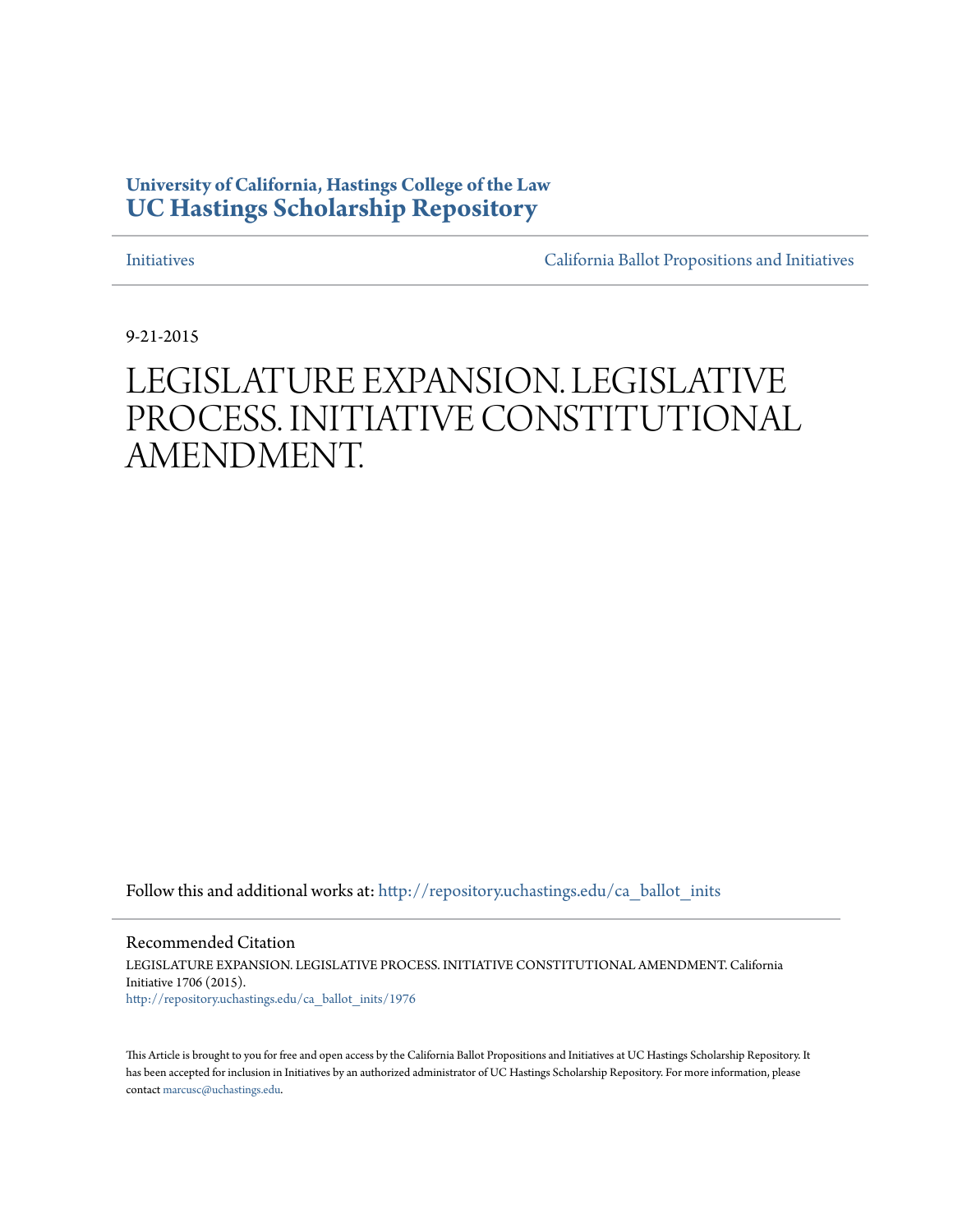## *John Cox P. 0. Box 3844 Rancho Santa Fe, CA 92067*

**AFAFIAED** 

JUL 2 3 2015

INITIATIVE COORDINATOR ATTORNEY GENERAL'S OFFICE

Ashley Johansson Initiative Coordinator Office of the Attorney General State of California P.O. Box 994255 Sacramento, CA 94244-25550

#### Re: Request for Title and Summary for Proposed Initiative

Dear Ms. Johansson:

Pursuant to Article II, Section 10(d) of the California Constitution, I am submitting the attached proposed statewide ballot measure ("The Neighborhood Legislature Reform Act") to your office and request that you prepare a circulating title and summary of the measure as provided by law. I have also included with this letter the required signed statement pursuant to California Elections Code sections 9001 and 9608, and a check in the amount of \$200. My address as registered to vote is shown on Attachment 'A' to this letter.

Thank you for your time and attention to this important matter. Should you have any questions or require additional information, please contact the undersigned at (847) 274-8814.

Very Truly Yours,

--John Cox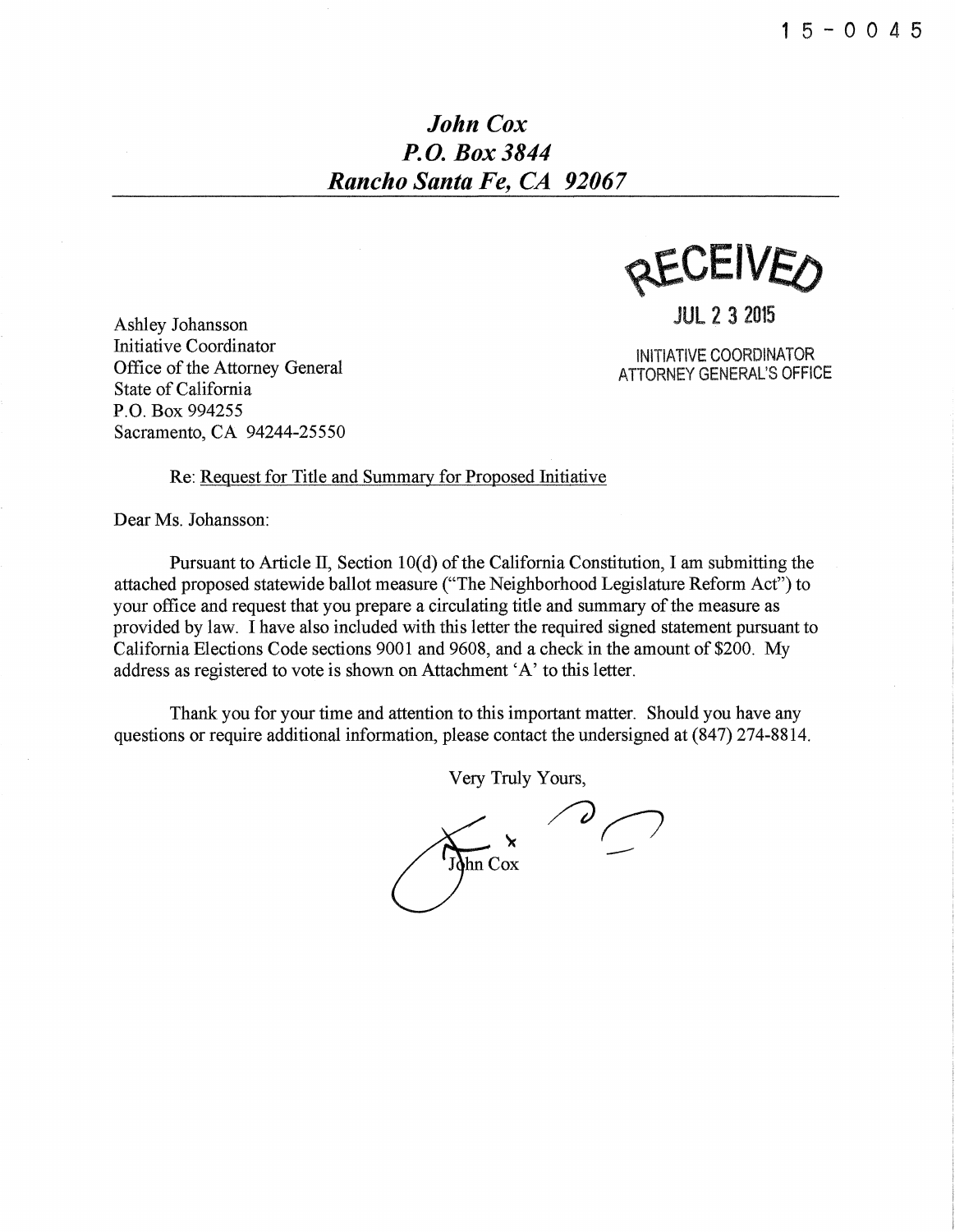:I

#### INITIATIVE MEASURE TO BE SUBMITTED TO VOTERS

#### SECTION 1. DECLARATION OF FINDINGS

A. Our state Legislature does not serve the interests of the citizens. The Legislature only serves the special interests. Prior attempts at reform have all failed.

B. The problem is that our Legislative districts are too big and cost taxpayers too much money. Our Legislators represent too many constituents. The average assembly district in the other 49 states has approximately 50,000 citizens. The average assembly district in California is nearly 10 times larger- approaching nearly 500,000 citizens.

C. It is no wonder that most citizens have never even met their legislative representative, much less been asked their opinion on an important policy issue. We should not be surprised that our Legislators are not our neighbors and do not share our concerns about the future. future.

D. There is also a concern that voter turnout levels have been greatly reduced in recent years and part of the reason for that is the detachment of the average voter from his or her representative due to the size of the districts and the power of special interest funders.

E. The primary concern of our current Legislature is staying in office as long as possible and appeasing the special interests which donate to their campaigns that keep them in office.

F. Our system of representative government requires a citizen Legislature.

#### SECTION 2. STATEMENT OF PURPOSE

A. The size of legislative districts must be reduced so that Legislators represent the interests of their neighbors and not the special interests.

B. At the same time, the Legislature must function effectively and cost taxpayers less money. Procedures must be enacted to provide for the effective administration of legislative business and to protect taxpayers.

C. Therefore, the people hereby enact "The Neighborhood Legislature Reform Act."

#### SECTION 3. THE NEIGHBORHOOD LEGISLATURE REFORM ACT

Sections 1, 2, 3, 6, and 7.5 of Article IV are hereby amended, and section 9.5 of Article IV is hereby added to the California Constitution to read as follows (additions shown in underline type and deletions shown in strikeout type):

Sec. 1. The legislative power of this State is vested in the California Legislature which consists of neighborhood representatives elected to the Senate and Assembly, but the people reserve to themselves the powers of initiative and referendum.

Sec. 2. (a) (1) The Senate shall be comprised of representatives from neighborhood districts, as provided in section 6. has a membership of 40 Senators shall be elected for 4-year terms, half 20-to begin every 2 years.

(2) The Assembly shall be comprised of representatives from neighborhood districts, as provided in section 6. Assembly members shall be has a membership of 80 members elected for 2-year terms.

1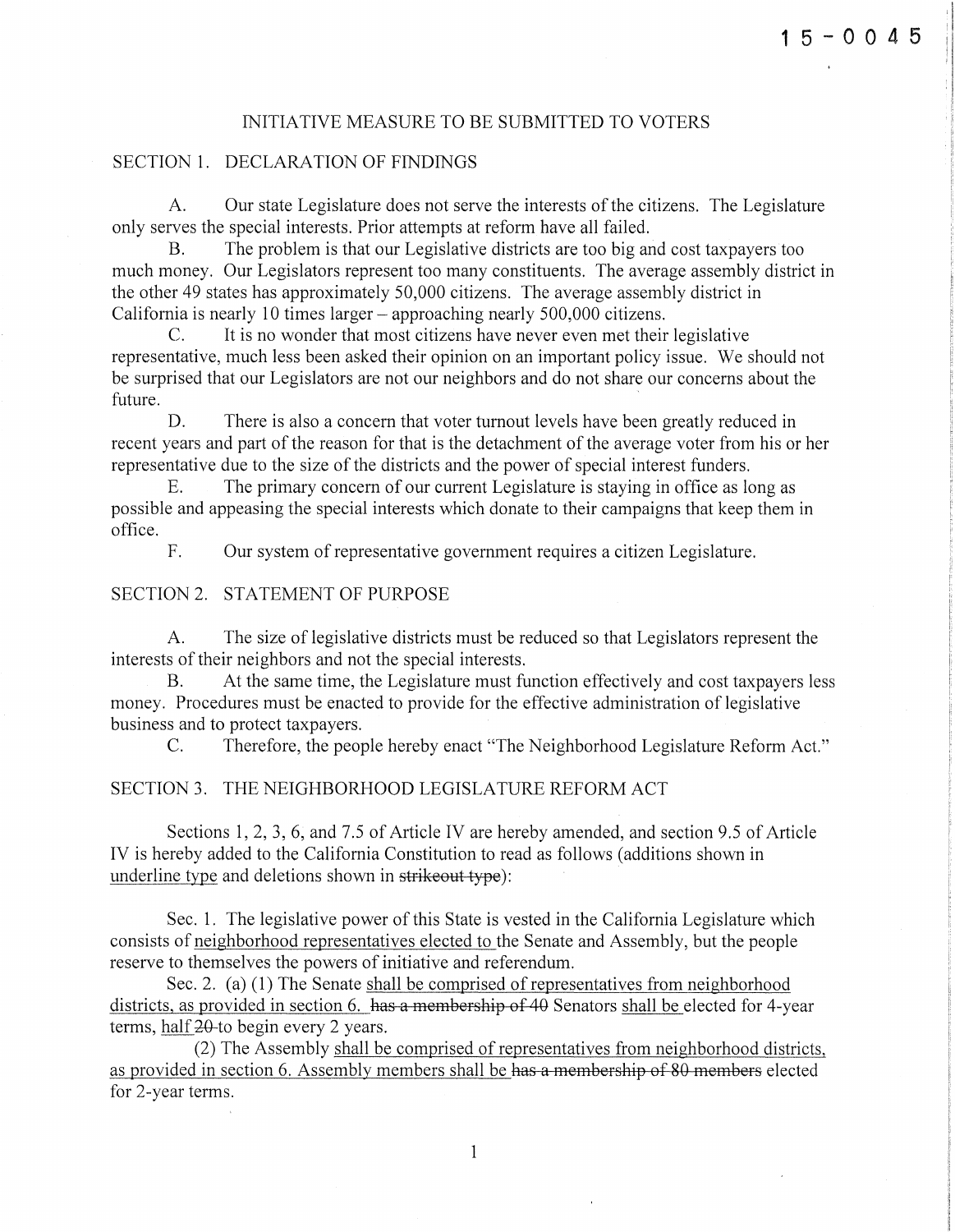(3) The terms of a Senator or a Member of the Assembly shall commence on the first Monday in December next following her or his election.

( 4) During her or his lifetime a person may serve no more than 12 years in the Senate, the Assembly, or both, in any combination of terms. This subdivision shall apply only to those Members of the Senate or the Assembly who are first elected to the Legislature after the effective date of this subdivision and who have not previously served in the Senate or Assembly. Members of the Senate or Assembly who were elected before the effective date of this subdivision may serve only the number of terms allowed at the time of the last election before the effective date of this subdivision.

(b) Election of members of the Assembly shall be on the first Tuesday after the first Monday in November of even-numbered years unless otherwise prescribed by the Legislature. Senators shall be elected at the same time and places as members of the Assembly.

(c) A person is ineligible to be a member of the Legislature unless the person is an elector and has been is a resident of the legislative neighborhood district for one year, and a citizen of the United States and a resident of California for 3 years, immediately preceding the election, and service of the full term of office to which the person is seeking to be elected would not exceed the maximum years of service permitted by subdivision (a) of this section.

(d) When a vacancy occurs in the Legislature the Governor immediately shall call an election to fill the vacancy.

(e) The Senate Working Committee shall be comprised of 40 Senate members, chosen from among the neighborhood representatives elected within each Senatorial District. The Assembly Working Committee shall be comprised of 80 Assembly members chosen from among the neighborhood representatives elected within each Assembly District. One Member of the Working Committee shall be elected by majority vote of the neighborhood representatives from each Senatorial and Assembly District in an open meeting held pursuant to section 3(a). When a vacancy occurs in a Working Committee, the vacancy shall be filled by the neighborhood representatives from a Senatorial or Assembly District, as appropriate. The Senate and Assembly may remove a member of their respective Working Committee upon a rollcall vote entered into the journal, two thirds of the membership of the house concurring.

Sec. 3. (a) The Legislature shall convene in regular session at noon on the first Monday in December of each even-numbered year for the purpose of choosing which neighborhood representatives will serve in the Working Committees of and each house, and each Working Committee shall immediately organize. Each session of the Legislature shall adjourn sine die by operation of the Constitution at midnight on November 30 of the following even-numbered year.

(b) On extraordinary occasions the Governor by proclamation may cause the Legislature or both Working Committees to assemble in special session. When so assembled it has power to legislate only on subjects specified in the proclamation but may provide for expenses and other matters incidental to the session.

(c) The Senate or Assembly may convene upon petition signed by twenty-five percent  $(25%)$  of the members for the purpose of removing a member of their respective Working Committee pursuant to section 2(e), or to provide direction or input to their respective Working Committee regarding any legislative matter.

(d) Except as provided in section 9.5, all legislative power provided for in this Article shall be exercised by the Senate and Assembly Working Committees and any reference to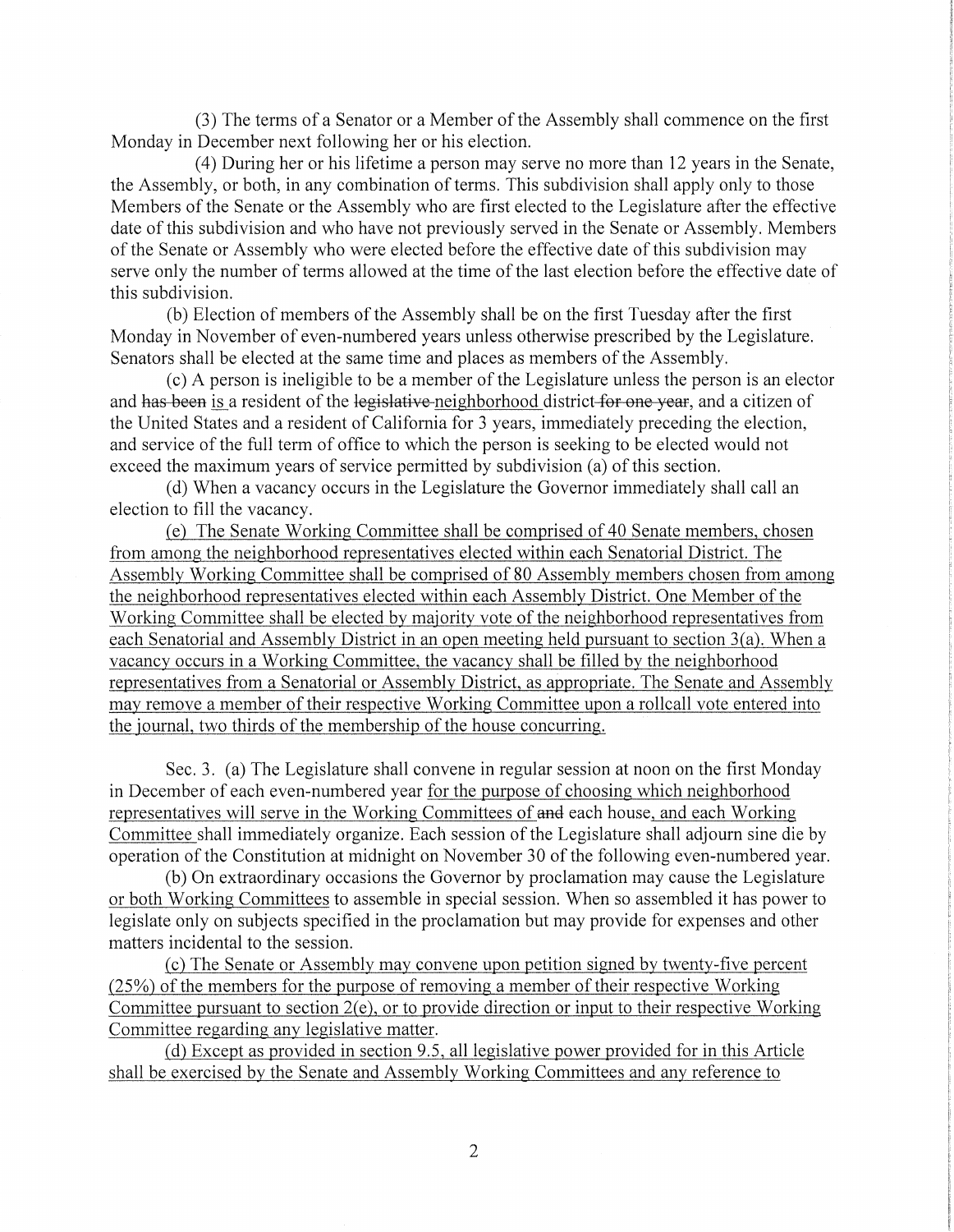"Senate," "Assembly," "Legislature," or "house," herein means the Senate and Assembly Working Committees.

(e) The provisions of section 4(a), 4.5, 5, 13 and 15, including the provisions regarding ethics, and conflicts of interest, shall apply to all members of the Legislature, including the Senate and Assembly Working Committees.

(f) Notwithstanding section 8 of Article III, the compensation for each Senator and Assembly member shall be one thousand dollars (\$1,000) per year, however, compensation for a member of the Senate and Assembly Working Committees shall be fifty thousand dollars (\$50,000) per year. Notwithstanding section 4(b), neighborhood representatives shall be reimbursed for his or her actual travel expense attending legislative sessions and members of the Senate and Assembly Working Committee shall be reimbursed his or her actual travel and living expenses, not to exceed two hundred dollars (\$200) per day. The Citizens Compensation Commission may adjust the salary and per diem of members based on the Consumer Price Index for California.

Sec. 6. For the purpose of choosing members of the Legislature, the State shall be divided into 40 Senatorial and 80 Assembly districts to be called Senatorial and Assembly Districts. Each Senatorial district shall be further divided into neighborhood districts of populations of approximately 10,000 persons, as nearly equal as is practical. choose one Senator and each Each Assembly district shall be further divided into neighborhood districts of populations of approximately 5,000 persons, as nearly equal as is practical. choose one member of the Assembly.

Boundary lines for Senatorial, Assembly, and neighborhood districts shall be drawn pursuant to Article XXI.

Sec. 7.5. In the fiscal year immediately following the adoption of the Neighborhood Legislature Reform Act this Act, the total aggregate expenditures of the Legislature for the compensation of members and employees of, and the operating expenses and equipment for, the Legislature may not exceed an amount equal to nine hundred fifty thousand dollars (\$950,000) per member for that fiscal year or 80 fifty (50%) percent of the amount of money expended for those purposes in the preceding fiscal year, whichever is less. For each fiscal year thereafter, the total aggregate expenditures may not exceed an amount equal to that expended for those purposes in the preceding fiscal year, adjusted and compounded by an amount equal to the percentage increase in the appropriations limit for the state established pursuant to Article XIII B.

Sec. 9.5. Notwithstanding any other provision of this Constitution, except for urgency bills pursuant to section 8(d), a bill, including the budget bill, passed by both the Senate and Assembly Working Committees shall not be presented to the Governor unless the bill has first been presented to and approved by each house of the whole Legislature by the appropriate vote required for enactment of the bill. No amendment to a bill so presented may be offered, considered, or approved by either house of the whole Legislature. The whole Legislature may be convened for this purpose, or to override a veto pursuant to section 10, upon at least ten  $(10)$ days notice at any time by a joint resolution passed by both Working Committees.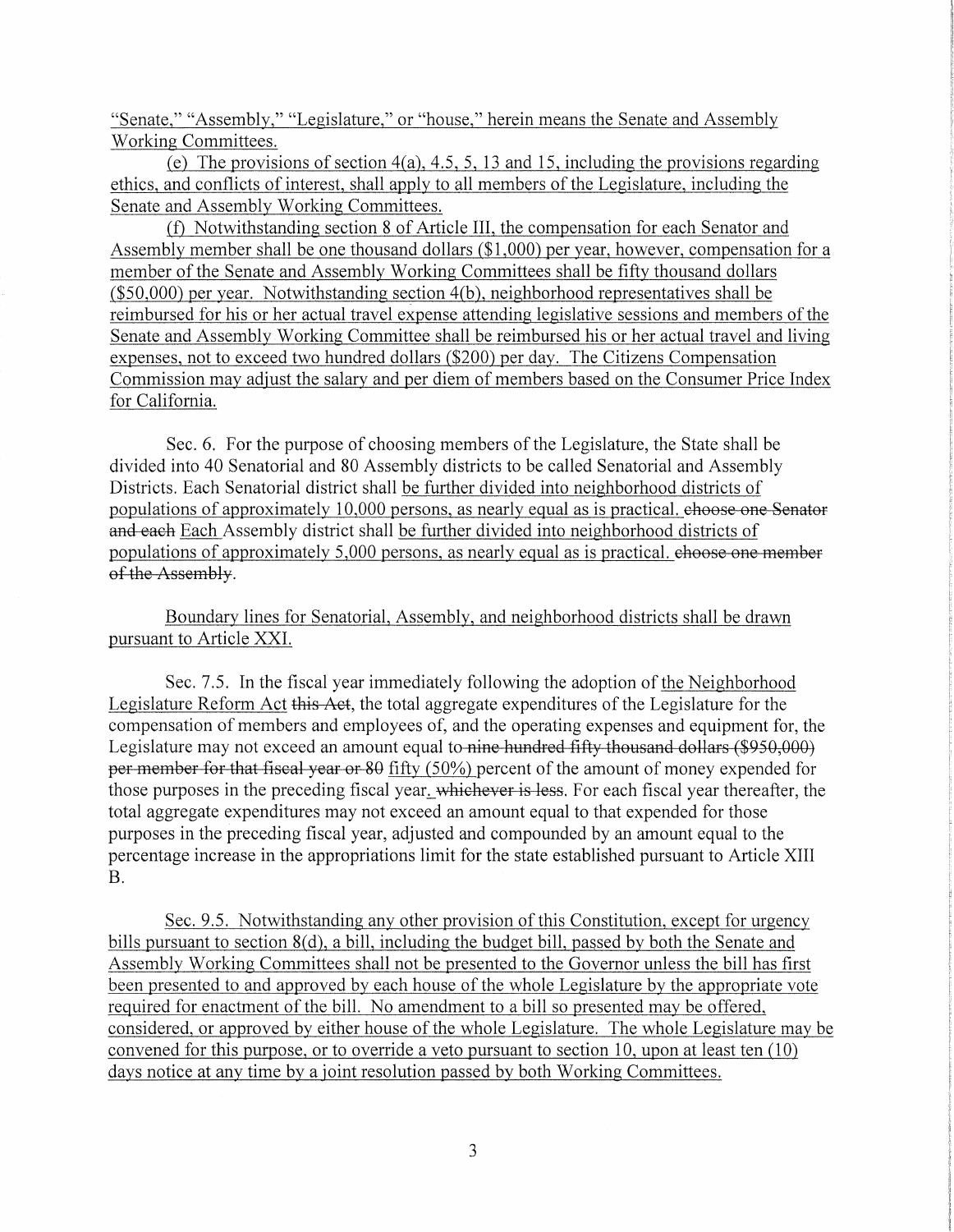#### SECTION 4. EFFECTIVE DATE

This Act shall go into effect immediately upon its adoption by the voters and shall become operative as follows:

A. Within 6 months, the Citizens Redistricting Commission shall draw boundary lines for neighborhood districts based on the Senatorial and Assembly Districts approved in 2011.

B. Elections shall be conducted and the Legislature convened pursuant this this Act in 2018. Any Senator serving an unexpired term in 2018 shall be deemed the neighborhood representative for the neighborhood district in which he or she resides without an election, and shall be exempt from any reduction in compensation pursuant to section 3(f) for the remainder of the unexpired term. If two or more Senators reside in the same neighborhood district, the Citizens Redistricting Commission shall assign each Senator to represent a neighborhood district nearest to his or her residence for the remainder of the term, without an election.

#### SECTION 5. SEVERABILITY/CONFLICTING MEASURES/STANDING

If any part of this measure or the application to any person or circumstance is held invalid, the invalidity shall not affect other provisions or applications which can reasonably be given effect without the invalid provision or application.

This measure is intended to be comprehensive. It is the intent of the People that in the event this measure or measures relating to the same subject shall appear on the same statewide election ballot, the provisions of the other measure or measures shall be deemed to be in conflict with this measure. In the event that this measure receives a greater number of affirmative votes, the provisions of this measure shall prevail in their entirety, and all provisions of the other measure or measures shall be null and void.

The people of the State of California declare that the proponent of this Act has a direct and personal stake in defending this Act and grant formal authority to the proponent to defend this Act in any legal proceeding, either by intervening in such legal proceeding, or by defending the Act on behalf of the people and the State in the event that the State declines to defend the Act or declines to appeal an adverse judgment against the Act.

In the event that the proponent is defending this Act in a legal proceeding because the State has declined to defend it or to appeal an adverse judgment against it, the proponent shall: act as an agent of the people and the State; be subject to all ethical, legal, and fiduciary duties applicable to such parties in such legal proceedings; take and be subject to the Oath of Office prescribed by Article XX, section 3 of the California Constitution for the limited purpose of acting on behalf of the people and the State in such legal proceeding; and be entitled to recover reasonable legal fees and related costs from the State.